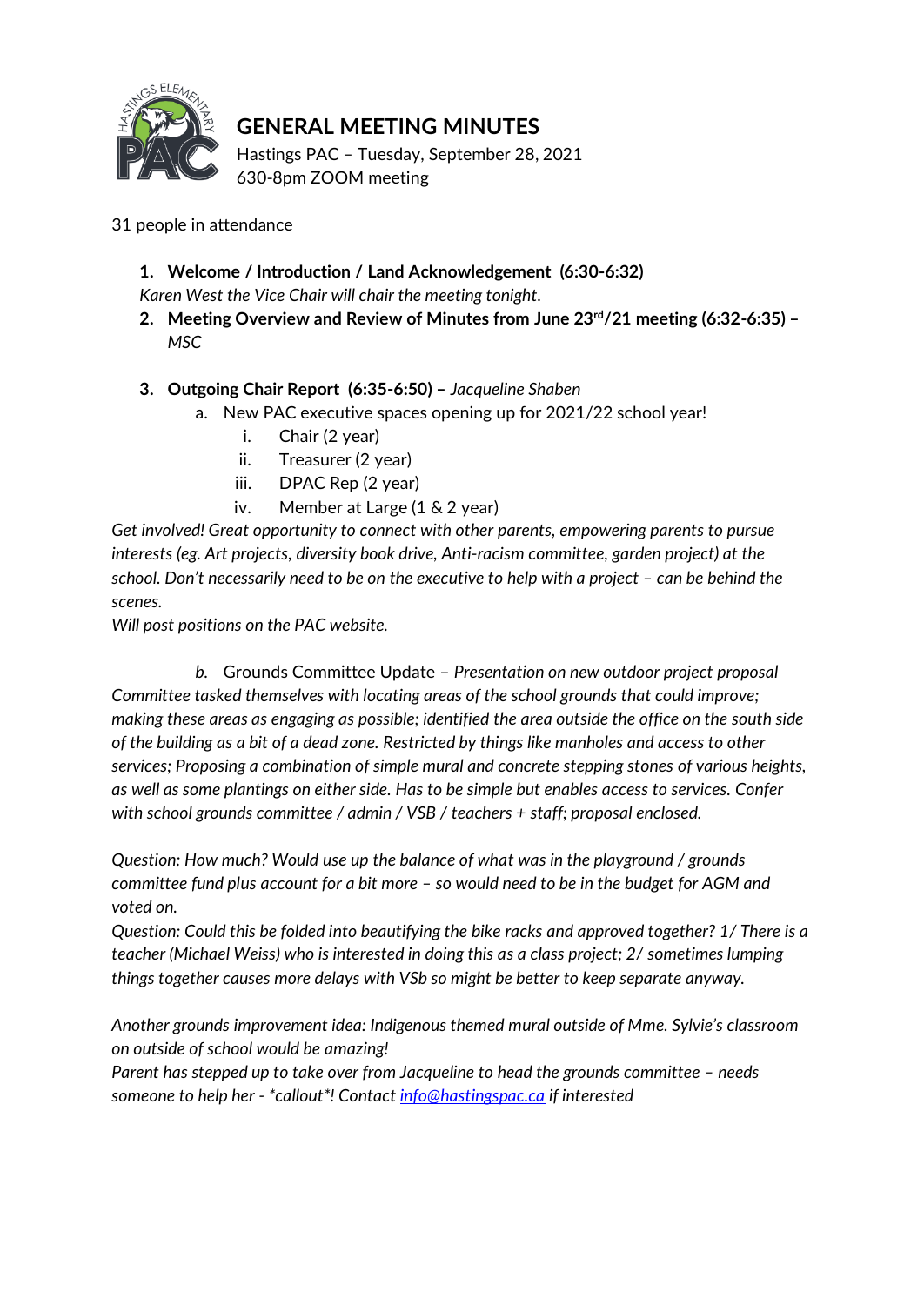#### **4. Admin Reports/Updates (6:50-7:10)**

- a. Administration
	- i. Principal Vital Peeters
		- 1. Covid update

*Health & Safety: Covid protocols moving to a Prevention of Communicable Disease plan); cautioned to take it slow and gauge comfort level of staff and families. Potential to do larger group gatherings, but for next few weeks take it slowly; please remember to do daily health checks; masks wearing mandate change – K-7 (all students); See email from school district sent out Sept.28th on mask mandate extension; Hastings stance is to help support students to wear masks – baby steps for daily mask wearing for those who need time to adjust; Communicable Disease Prevention Plan and exemptions listed at [govsb.ca/covid.](https://www.vsb.bc.ca/COVID-19/updates/Pages/Masks.aspx)* 

*Question from parent: Covid exposure notifications – is the school doing them? Admin can't confirm if there have been exposures – Vancouver Coastal Health is handling the communication to affected people (including staff, students, and families). Hastings follows the mandate from Coastal Health; Last year, VCH would get in touch with school -process not this year. Taken it upon themselves to inform.*

#### 2. School Happenings

*School events – cross country: first of 3 mini meets happen tomorrow (Sept.29); drivers to come before the end of day to gets forms signed and copied.*

*Orange shirt day acknowledgments – virtual assembly online / special presentation. Terry Fox Run – Friday, Oct.1st*

*Vital's last e-newsletter needs an amendment for student learning conferences: NOT the 21st/22nd; conferences to be held Wed.27th/28th – more info to follow. Earthquake drill - The Big-One at 2pm on Oct. 21st*

*Question - Team sports opportunities? Hastings follows the Vancouver Elementary Physical Activities Association (VEPAA) calendar<https://vepaablog.wordpress.com/> ; cross country; soccer (this year will be intramural); volleyball (Halloween to winter break); basketball (end Dec to spring break); badminton; track & field; ultimate; limited to grade 6-7 because of room and the need for gymnasium time. Will investigate adding the sports opportunities to the PAC website for parents. Sports offered depends on staff interest in coaching each sport; teachers running sports is a volunteer position.*

*Question: parent knows a staff member at Strathcona school willing to coach grade 4 basketball – can this happen? Vital says the main issue is space during the season – Vital is willing to talk further and try to figure something out.*

3. Staffing updates + Introducing new Acting Vice Principal

*New counsellor – Ian DeLong*

*Teacher Librarian position – since the August posting the new librarian has moved on; temporary TL Michael Leff*

*Vital hoping to put something together virtually for families to meet other staff besides the teachers at the conferences – more info to follow.*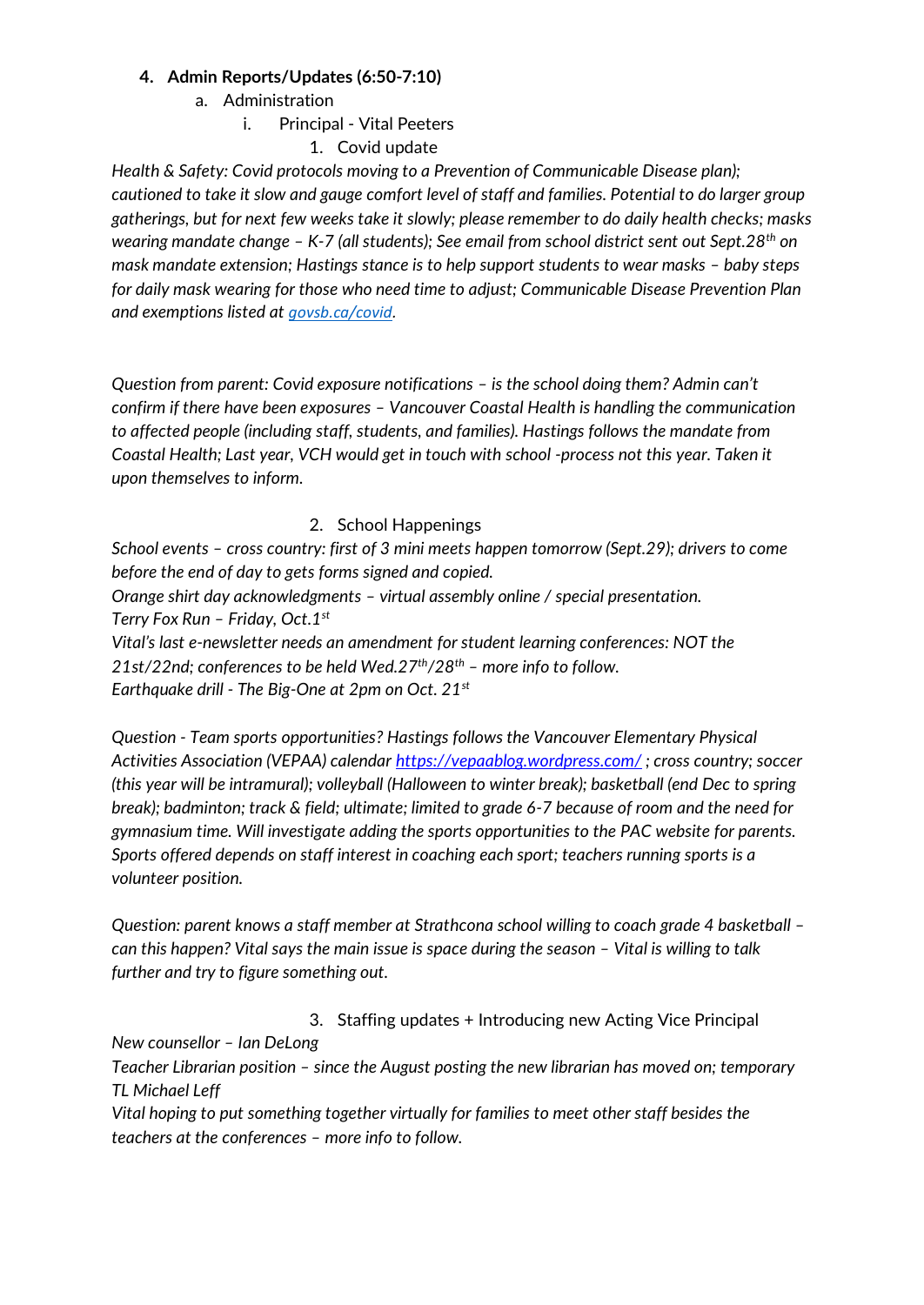# ii. Acting Vice Principal – Andrew Coelho

1. Introduction

*Susan is now Vice Principal at Tillicum; acting VP Andrew Coelho replacing her until end of December at this point; the permanent position is still open. Andrew was at Hastings several years ago as a prep teacher with a Fine Arts background. Welcome Andrew!*

### **5. Guest Teacher (and VESTA Rep) – Ms. Bion (7:10-7:20)**

*Union is Vancouver Elementary School Teachers' Association (VESTA) and any teachers that attend the PAC meetings are representing all teachers. This year feels much better compared to last year's uncertainty; the known is much more manageable. Any questions for the teachers can go through her and she will disperse to them; it's a good way for all teachers to hear what's happening at PAC.* [ebion@vsb.bc.ca](mailto:ebion@vsb.bc.ca)

#### 6. **Sub-committee reports (7:20-7:45)**

- i. Hastings Anti-racism Committee:
	- 1. All Nations Room update: *haven't heard anything else after the June staff meeting; Vital will follow up with those who were spearheading it; some discussion around who else uses the space for eg. speech language pathologist uses that space, so would they still have access and / or where would they move?*
	- 2. Next meeting is Monday, October  $4<sup>th</sup>$
- ii. Communications:
	- 1. Community Message Board update *last told it would be completed by this week; Vital to follow up with Ron (VSB construction).*
- iii. Speaker Series:
	- 1. Online Safety (Merlyn Horton) Tuesday, October 19th motion to spend \$500 from PAC operating budget for speaker fee

*Motion to use \$500 from the surplus funds (\$1,292.07) given from DPAC this month and spend on this speaker – MSC*

*The PAC will start promoting the speaker event and callout to parents to send in questions / discussion topics to cover*

## 2. Other ideas?

iv. Call Outs:

## 1. Online Safety Committee

*PAC could find ways of supporting families, kids, staff, admin; Parents giving cell phones to their children - communicating the responsibilities that comes with that; Kids can access school wifi after school hours is a concern; VSB planning a more robust signing in process – track activity / warning that activity will be monitored, but this is not in place yet. Parent education and tools are important and needed. How can PAC support this initiative? Please contact [info@hastingspac.ca](mailto:info@hastingspac.ca) if interested in being part of this subcommittee* 

2. Outdoor Events

*VSB given a green light for some events to take place. Ideas?*